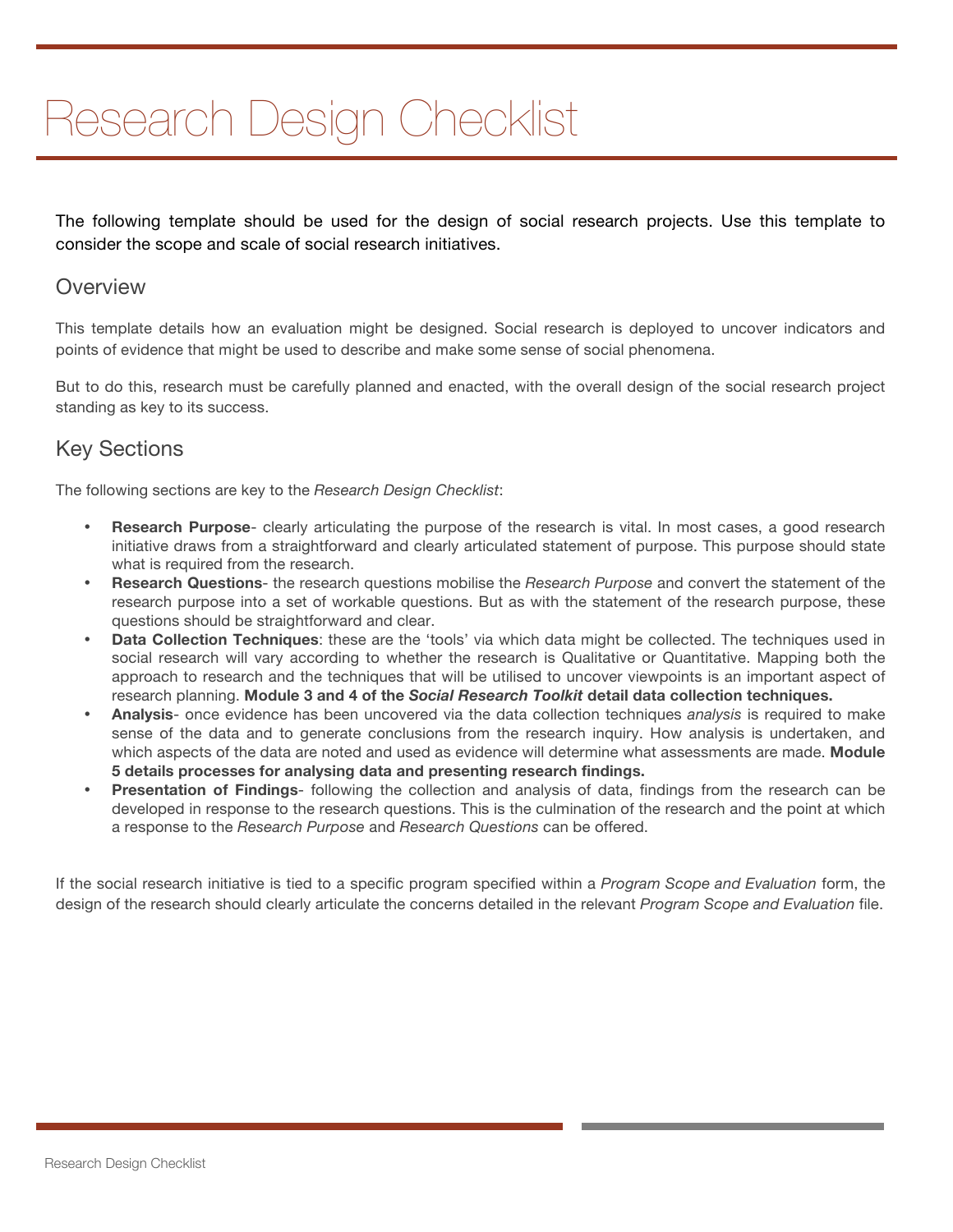## The Research Design Checklist

## *Purpose:*

#### *Notes:*

The Purpose should state clearly what the research intends to do. This should be a straightforward statement; for example: "*This project seeks to evaluate Council's youth engagement initiative; 'Young Songwriters'".* 

#### *Project Connections:*

Does this research fulfill an evaluation stage for a Program Scope and Evaluation process:

YES NO

Program Name:

Accompanying Program Scope and Evaluation:

#### *Notes:*

A clear sense of how this research fits into a larger research agenda and the *Project Scope and Evaluation Process* should be noted.

## *Research Questions:*

-

- -
- 
- -

#### *Notes:*

Research Questions need to be considered carefully to ensure that they remain achievable. Each Research Question should focus on a specific aspect of the phenomena under investigation. As a general rule, and given that these questions will drive the evaluation, they should also remain straightforward and be easily interpreted. For example; 'How did young people rate the *Young Songwriters* initiative?'; 'How did the *Young Songwriters* initiative engage the target demographic?'

Tips for Research Questions:

- Avoid 'yes' 'no' questions, and instead design questions to provide flexibility in gathering data.
- Always ensure that questions relate to the *Purpose*
- Ensure that questions can be responded to, and do not imply time frames for data collection and data types beyond the scope of the research.
- There is no limit on the number of questions that might be asked, but in general 3-4 questions should provide scope to effectively undertake a research inquiry.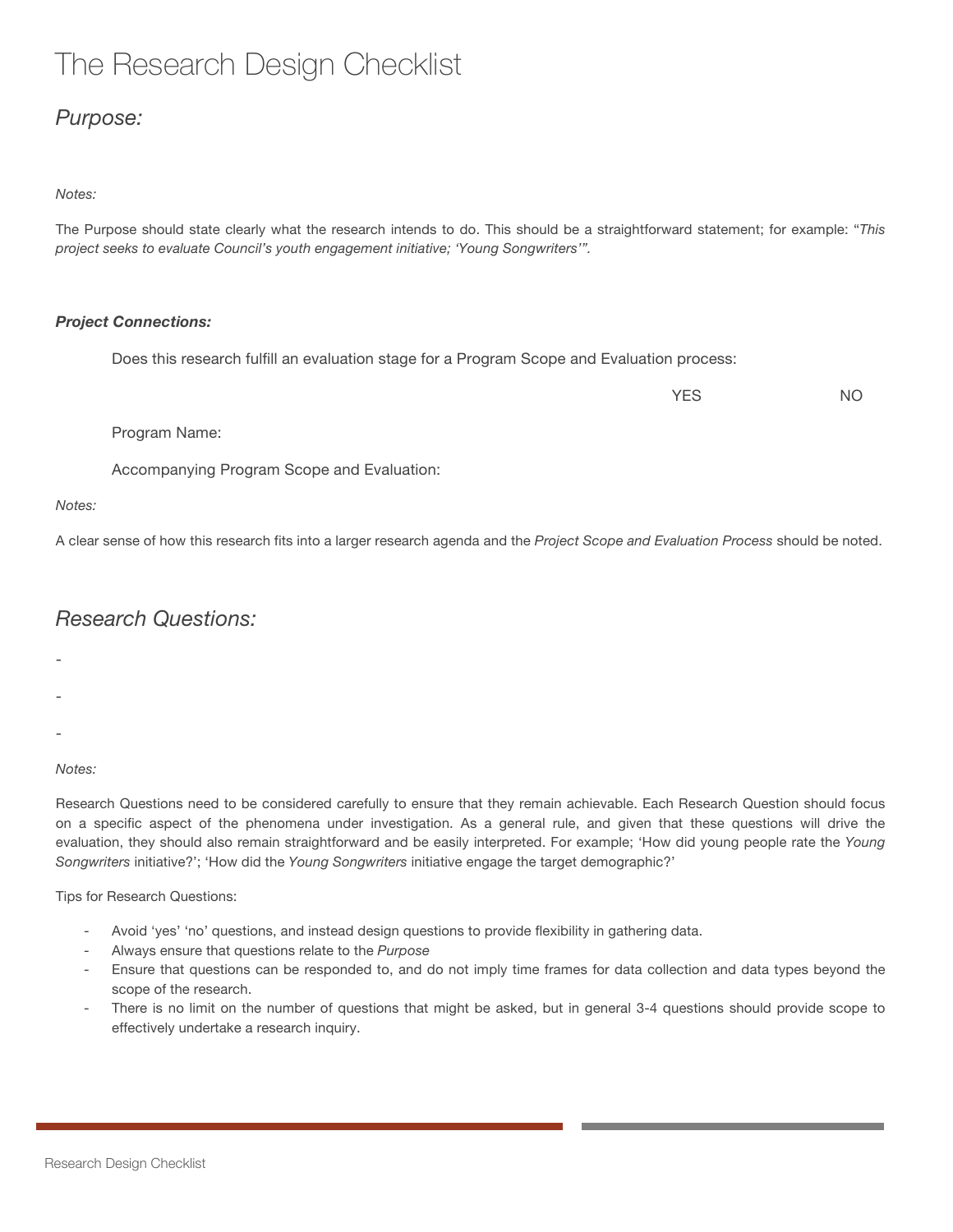## *Data Collections Techniques*:

| <b>Qualitative Techniques</b>   |  |                                             |  |  |                                  |  |  |  |  |
|---------------------------------|--|---------------------------------------------|--|--|----------------------------------|--|--|--|--|
| Interview:                      |  | Observation:                                |  |  | Document Analysis:               |  |  |  |  |
|                                 |  |                                             |  |  |                                  |  |  |  |  |
| <b>Quantitative Techniques</b>  |  |                                             |  |  |                                  |  |  |  |  |
| Survey:                         |  | Statistical counts:                         |  |  |                                  |  |  |  |  |
|                                 |  |                                             |  |  |                                  |  |  |  |  |
| <b>Digital and Social Media</b> |  |                                             |  |  |                                  |  |  |  |  |
|                                 |  | Social Media (Facebook, Twitter, LinkedIn): |  |  | Digital Media (Blogs, Websites): |  |  |  |  |
|                                 |  |                                             |  |  |                                  |  |  |  |  |

*Location/s of Data Collection:*

*Time/s of Data Collection:*

#### *Data Storage:*

Data captured are stored under *Program Scope and Evaluation* file No.:

*Notes:*

#### **Data Collection Techniques are covered in Modules 3 and 4 of the Social Research Toolkit.**

Codify the application of these techniques into a structured data collection strategy.

Consideration should be given to:

- who will collect the data and the availability of research personnel
- participant 'overload' and ensuring that the collection of data via interview and survey doesn't annoy or disturb participants
- the location and availability of data for data collection
- the time-frame for data collection and when data collection will occur with reference to other workflows
- contingency planning; if it emerges that a specified data collections technique yields low data response, has a range of data collection techniques been incorporated into the design to enable other forms of data to be collected